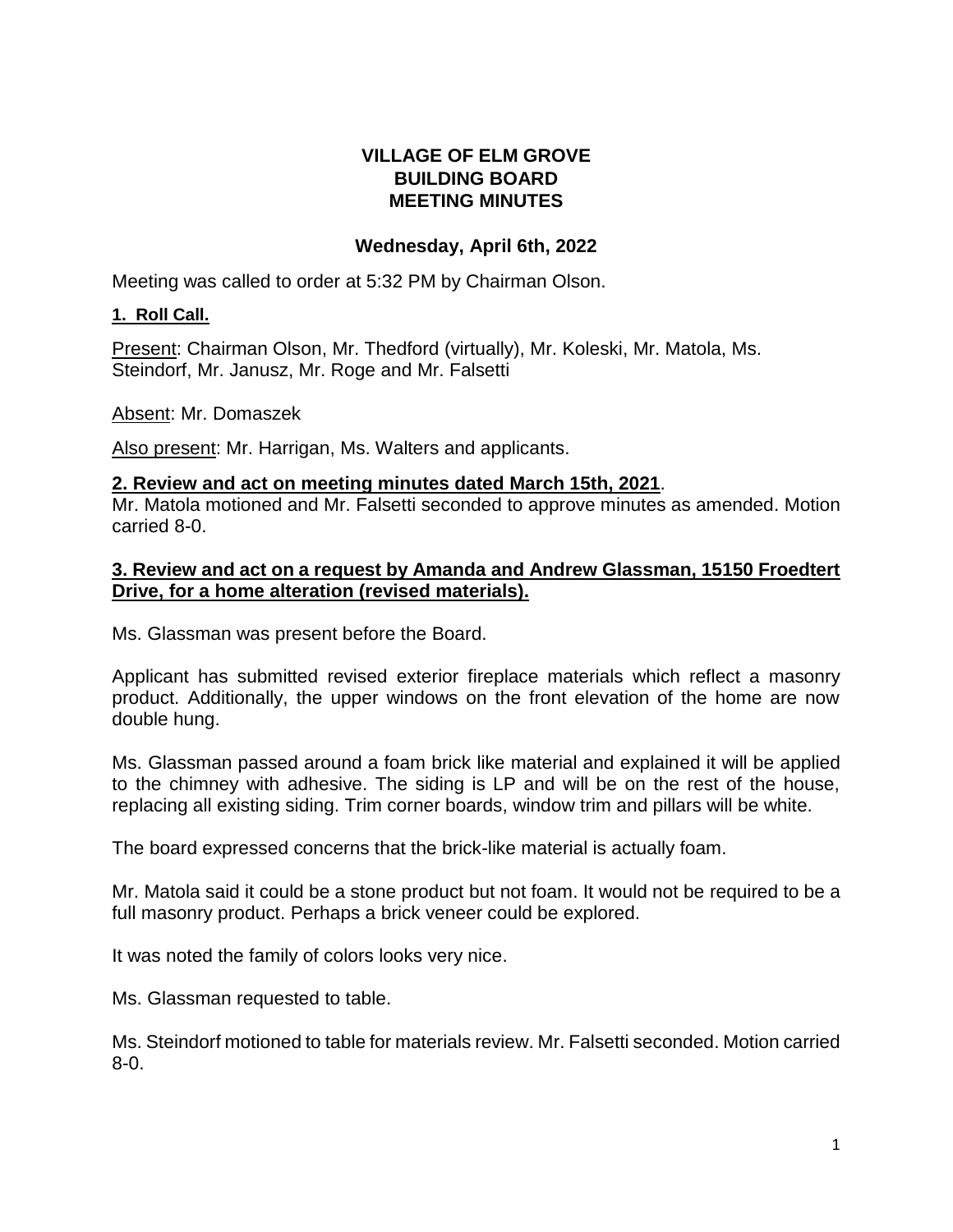# **4. Review and act on a request by Jim and Andrea Emling, 14655 Hillside Road, for a revised chimney design.**

No one was present before the Board.

The revision stayed in line with the secondary chimney and the reducers are moved up above the gutter line.

Mr. Roge motioned to approve the plan as submitted. Mr. Falsetti seconded. Motion carried 8-0.

## **5. Review and act on a request by Karyn Soergel, 14245 Hillside Road, for a home alteration.**

Karyn Soergel was present before the board.

Ms. Soergel reviewed her changes to the home design from the last meeting. The revised plan set aligns the left edge of the dormer to the window below but not the right edge.

Ms. Soergel feels the balance within the room is meeting her needs and she'd like to move ahead.

Mr. Koleski asked if the new color palette meets the board's need.

She notes the proposed black band adds consistency to the home.

A suggestion of widening the top band of the front dormer and making the middle vertical portion between the windows change to a black color, taking the attention off of the big dormer.

The dormer siding is intended to be a few colors shades lighter than the shingles.

It is suggested to turn the corner with a dark band of flashing to keep the black band going around.

Mr. Matola motioned to approve the plan with the following amendments, the center section between the two windows on the front dormer will change to black bronze, flashing on the north and south carry around to match the rear dormer and the color of the shingles and the dormer material will remain in this family with final color sections sent to Tom Harrigan. Mr. Falsetti seconded. Motion carried 8-0.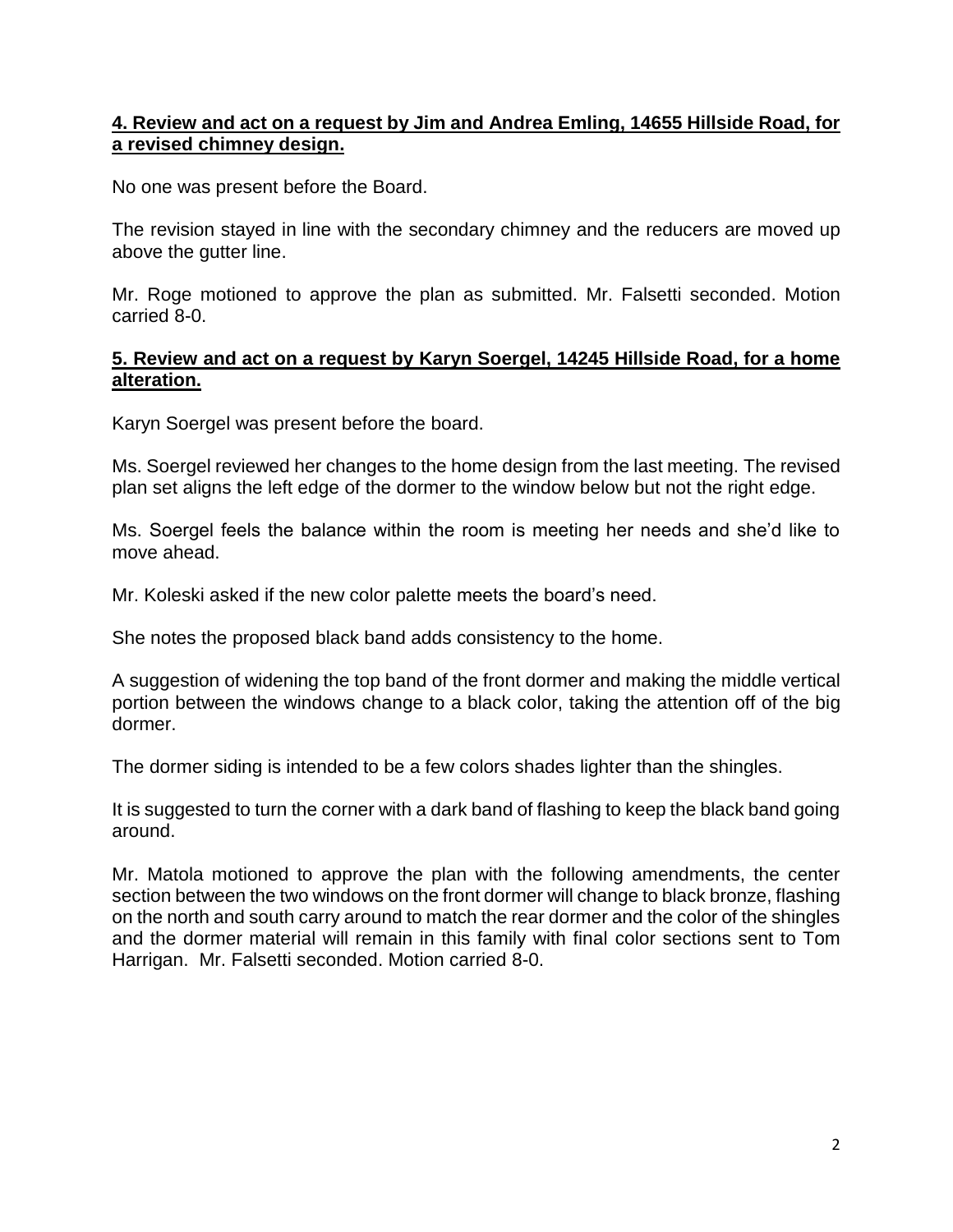# **6. Review and act on new business signage for TrueSmile, 12888 W. Bluemound Road.**

No one was present before the board.

Applicant is requesting approval for new business signage for the former Van Western Orthodontics. The business has changed its name to *TrueSmile orthodontics & esthetics*. At this time, the new signage has already been installed on the monument and building frontage.

Colors match the others in this complex.

Mr. Matola motioned to approve the plan. Mr. Falsetti seconded. Motion passes 8-0.

# **7. Review and act on a request by Ira Meiling, 14500 Ridgemoor Drive, for a home alteration.**

Ira Meiling was present before the board.

Applicant is requesting approval to replace an existing window with a sliding patio door to be located on the rear of the home. The exterior will be a vinyl finish with a stone white surround finish and Beige Weather Strip. The rough opening will be 73 5/8" x 82 1/2" as shown in the picture with blue painters tape. The exterior handle will be a satin taupe finished active exterior handle set and there will be no grids or decorative design on the windows frames. Two new wall mount lights are proposed on either side of the new patio door.

The kitchen is being remodeled with the change to a sliding door. There will be a step as part of the project. He plans to eventually add a patio at a later date.

Mr. Falsetti motioned to approve the plan as submitted with the addition of a step. Ms. Steindorf seconded. Motion passes 8-0.

## **8. Review and act on a request by Carol Nigh, 1280 Longwood Avenue, for several home alterations.**

Carol Nigh was present before the board.

Applicant is requesting approval to make several alterations to the exterior of the home. Additionally, the existing breezeway between the home and the garage is proposed to be enclosed.

All Lannon stone on the home will remain, Deteriorated siding with be replaced with LP siding.